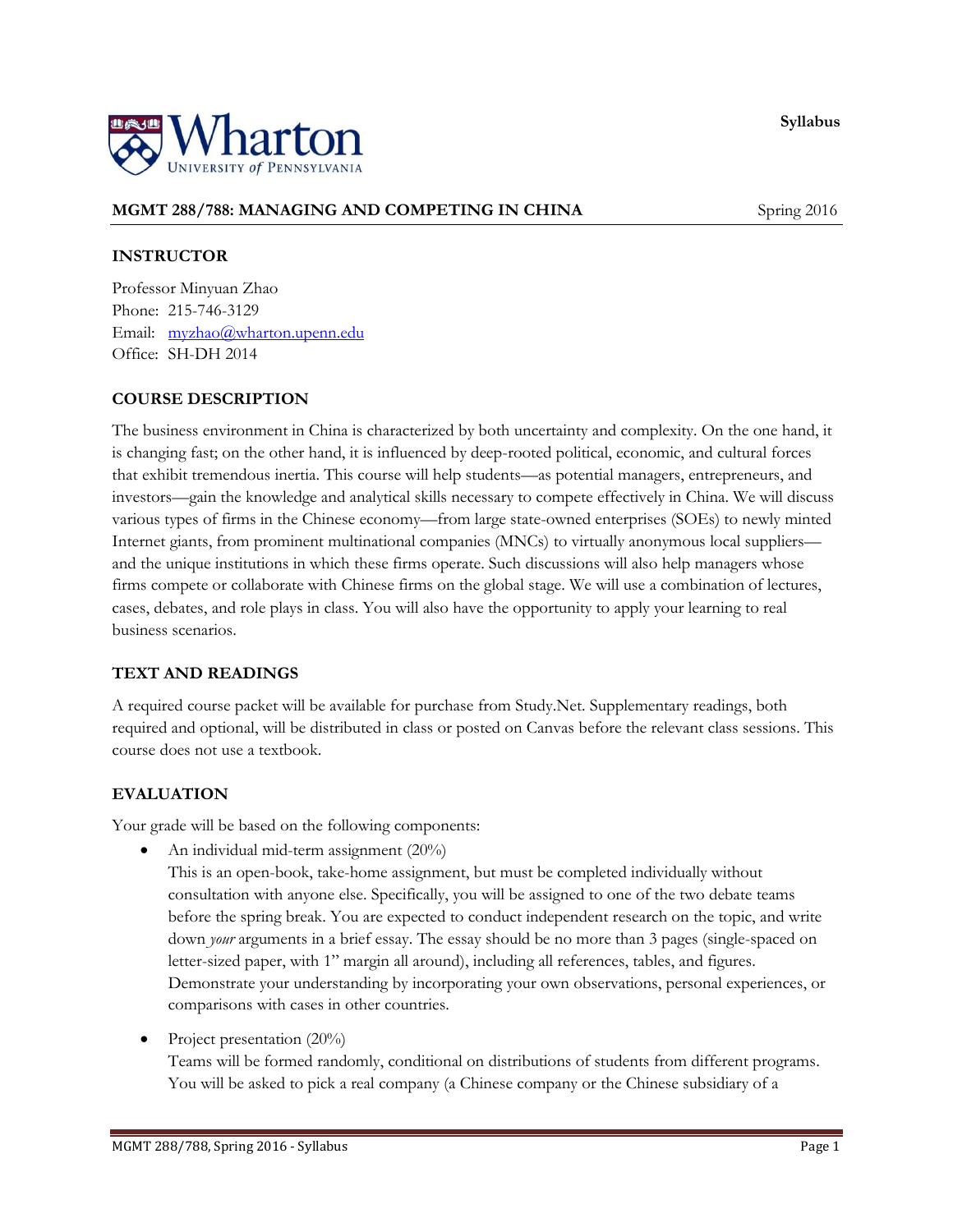multinational enterprise) and a specific business opportunity that the company is considering in China. Your task is to use the concepts and frameworks discussed in class to

- Conduct a systematic analysis of the business environment faced by the firm;
- Assess the firm's unique capabilities, opportunities and challenges;
- Recommend the strategic move; (Note that doing nothing is a completely valid strategy as long as you back it up with good reasoning. Please discuss with me in advance if you are not sure whether your idea is falling within the realm of this course.)
- Lay out the steps you will take to implement the strategy; and
- Discuss how your strategy fits into the firm's overall growth in China.

All presentations occur in the last two classes of the course, but preparations should start much earlier. I will be happy to go through your proposals during office hours or lunch meetings.

Team project final write-up (20%)

The project write-up is expected to reflect the feedbacks you receive during and after the in-class presentation. The write-up should not exceed 15 pages (single spaced on letter-sized paper, with 1" margin all around), including all references, tables and figures. Your grade in the team project presentation and final write-up will be based on a combination of team performance and peer evaluations. The write-up is due for online submission on Friday, April 29<sup>th</sup>.

Class participation (30%)

You are expected to actively participate in discussions, case analyses and other exercises in class. Prepare to be "cold-called" on questions related to the readings. Good participation grades reward students who demonstrate good preparation, mastery of the materials, and an ability to build on the comments and contributions of others. If you are unable to prepare for a particular session, please put down your name tent and I will make every effort to avoid calling on you. Please see me as early as possible if you encounter personal difficulties in participating spontaneously in class discussion.

Post-class minute memo (10%)

At the end of each week, you will submit a short memo on Canvas that should not exceed 1-2 short paragraphs. This is the direct channel of communication between us, especially for those too shy to talk in class. You can write a few lines about the most important take-away points from the class, questions that remain unanswered, concepts you do not fully understand, or applications you find particularly interesting. You may also suggest some current events that we should discuss in future classes. (Take advantage of the office hours if you want to engage in longer conversations on related topics.) You will receive the points simply for submitting the memos every week. The contents of the memos will not be graded.

## **OFFICE HOURS AND FACULTY LUNCHES**

Office hours are Tuesdays 2-3pm. Please make an appointment if you need more than 15 minutes or if you prefer to meet at a different time.

I have also scheduled a number of student-faculty lunches throughout the semester. You may sign up for lunch on the Canvas page.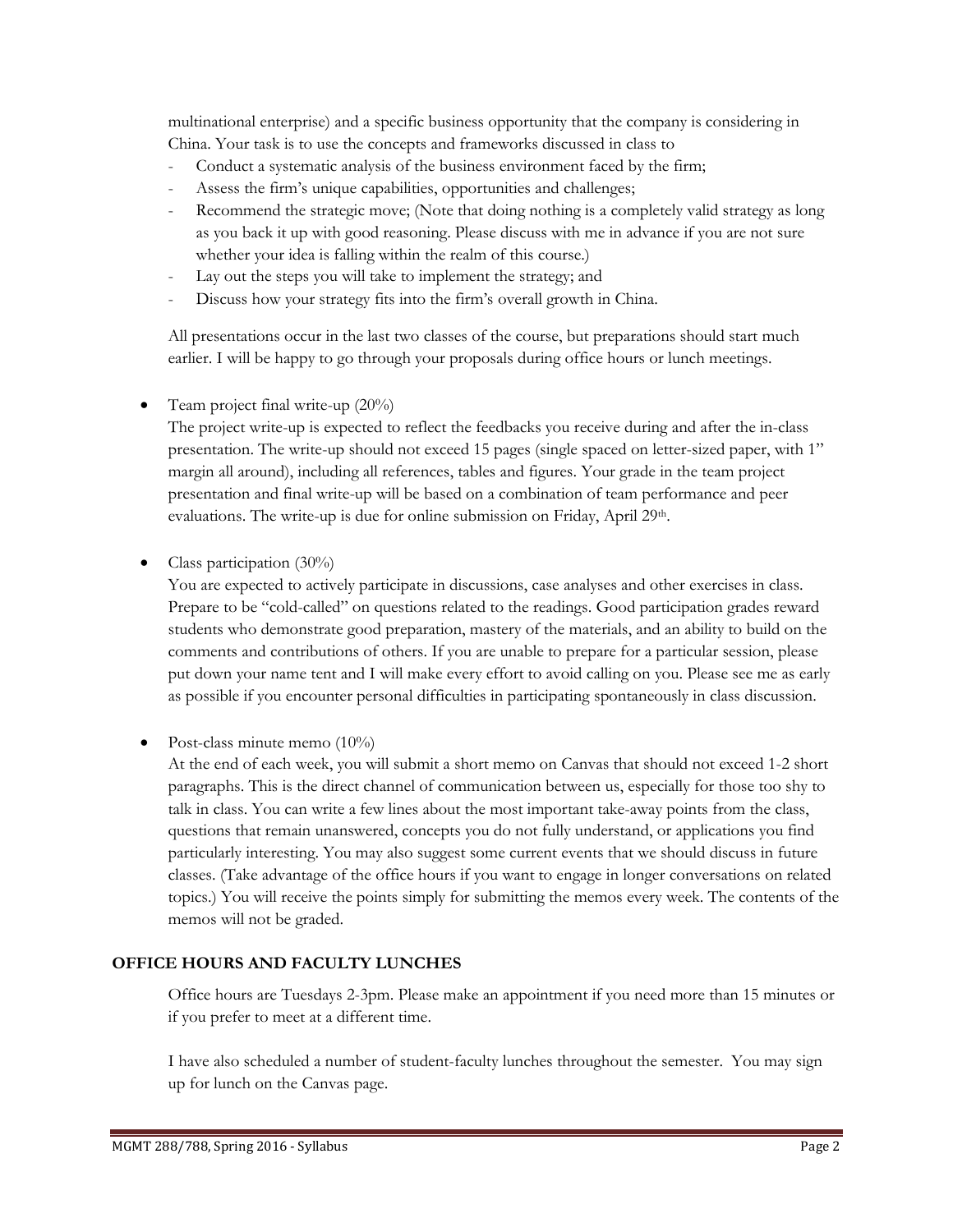#### **CLASSROOM EXPECTATIONS**

- You are expected to attend all class sessions. Please contact me immediately if you experience any emergency or schedule conflict that will prevent you from coming to class. Up to two absences with legitimate reasons will be forgiven throughout the semester. Any unexcused absences or more than two excused absences will significantly affect your participation grade.
- We will start and end class on time. Late entries, reentries, and early departures are disruptive to class and are allowed only under exceptional circumstances.
- Please sit in the same seat as indicated by the seating chart and display your name tents in every class. (Put your name tent down if you do not want to be cold-called in class.)
- Please turn off all phones and electronic devices before class starts.

## **COURSE OUTLINE**

(Each session spans two 1.5-hour classes, with the only exception of the debate session, which happens in the first class after spring break.)

#### **Session 1 The Stage: The Political System**

"The Operating Environment," Chapter 3 in *Managing the China Challenge*, by Kenneth G. Lieberthal. Brookings Institute Press, 2011. "The Party Organiser," *Financial Times* , September 30, 2009 Case: Shanghai's Quest for a Deep-Water Port (HKS case)

#### **Session 2 The Stage: The Economic System**

"China Unbalanced" (HBS 9-711-010)

"Levi Strauss and Other Global Brands are Revamping as Wages Rise and Robots Multiply," *Wall Street Journal*, November 23, 2015

"As China's Economy Slows, Consumers Pick up Some of the Slack," *Wall Street Journal*, November 3, 2015

#### **Session 3 The Players: The State-Owned Enterprises (SOEs)**

Bremmer, Ian. "State Capitalism Comes of Age: The End of the Free Market," *Foreign Affairs*, May/June, 2010.

"China's State-Run Telecom Firms Announce Management Reshuffles," *Wall Street Journal*, November 2, 2004

"China Telco Leadership Changes in Government Reshuffle," *Bloomberg*, August 23, 2015 Case: China Construction America (A) and (B)

### **Session 4 The Players: The Private Enterprises**

"Shanzhai: A Chinese Phenomenon," Booz & Co (now PWC)

"Xiaomi's Phones Have Conquered China. Now It's Aiming for the Rest of the World"

Case: "Rags to Riches," Chapter 1 in *China Shakes the World*, by James Kynge. Houghton Mifflin Harcourt, 2007.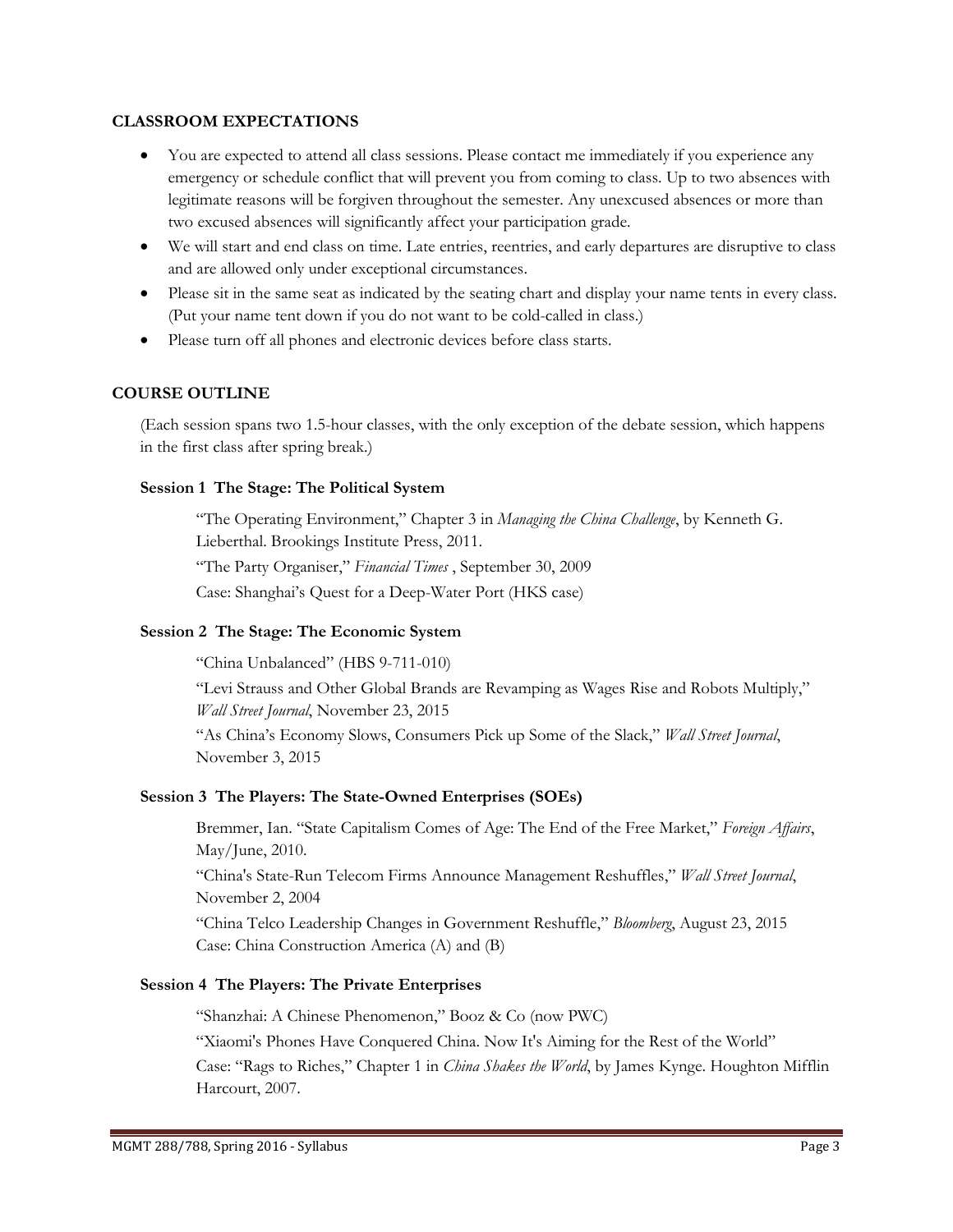#### **Session 5 The Players: MNEs in China**

David Bell and Mary L. Shelman, "KFC's radical approach to China," *Harvard Business Review*, November 2011. "Multinationals: China Loses its Allure," *The Economist*, January 25, 2014 "Smaller Overseas Entrepreneurs Find China Too Frustrating," *New York Times*, Nov 3, 2015 Case: Levendary Café (HBS Brief Case 4357)

## **Session 6 The Players: MNEs from China**

"Huawei Technologies: A Chinese Trail Blazer in Africa," *Knowledge @ Wharton*, April 20, 2009 "Chinatown in Africa" (Video) "Angola's Boom, Fueled by China, Goes Bust," *Wall Street Journal*, October 28, 2015 Case: CITIC Pacific's Sino Iron project in Australia (Thunderbird International Business Review)

## **Session 7 The Market: More than a Reflection**

"The Chinese Financial System: An Introduction and Overview," by Brookings Institution "Kill the Chicken to Scare the Monkey': China Stock Crackdown Widens," *Wall Street Journal*, November 12, 2015

"Seeing Red: What Are the Costs of China's Currency Policy?" *Knowledge@Wharton*, January 2010.

*-----------------------------------------------------------*

*"Elevator pitch" for team projects; Spring break; Midterm Assignment Due on Sunday, March 13*

*-----------------------------------------------------------*

#### **Two Debates as Transition Point**

Team debates on two topics: The sharing economy in China, and the mobile phone industry

- Uber
	- o "China has a new taxi app monopolist and it isn't Uber," *Fortune*, February 16, 2015.
	- o "Uber Rivals Form International Alliance," *Wall Street Journal*, October 16, 2015.
	- o Case: Uber: Managing a Ride in China (Ivey W15425)
- Apple
	- o "How U.S. Lost Out On iPhone Work," *New York Times*, January 22, 2012.
	- o "Apple Earnings Lifted by iPhone Sales in China," *Wall Street Journal*, October 28, 2015.
	- o Case: "Low-hanging Fruit? Apple in China" (Wharton case)

More relevant readings will be posted online before the debates.

#### **Session 8 M&As and Strategic Alliances**

"A Chinese Company Fights Its French Partner," *New York Times*, June 13, 2007.

"Danone Exits China Venture After Years of Legal Dispute," *New York Times*, Oct 1, 2009.

"Volvo: The \$11 billion gamble," *The Economist*, September 5, 2014

Case: Yahoo: Relationship Crisis with Alibaba in China (HKU 970)